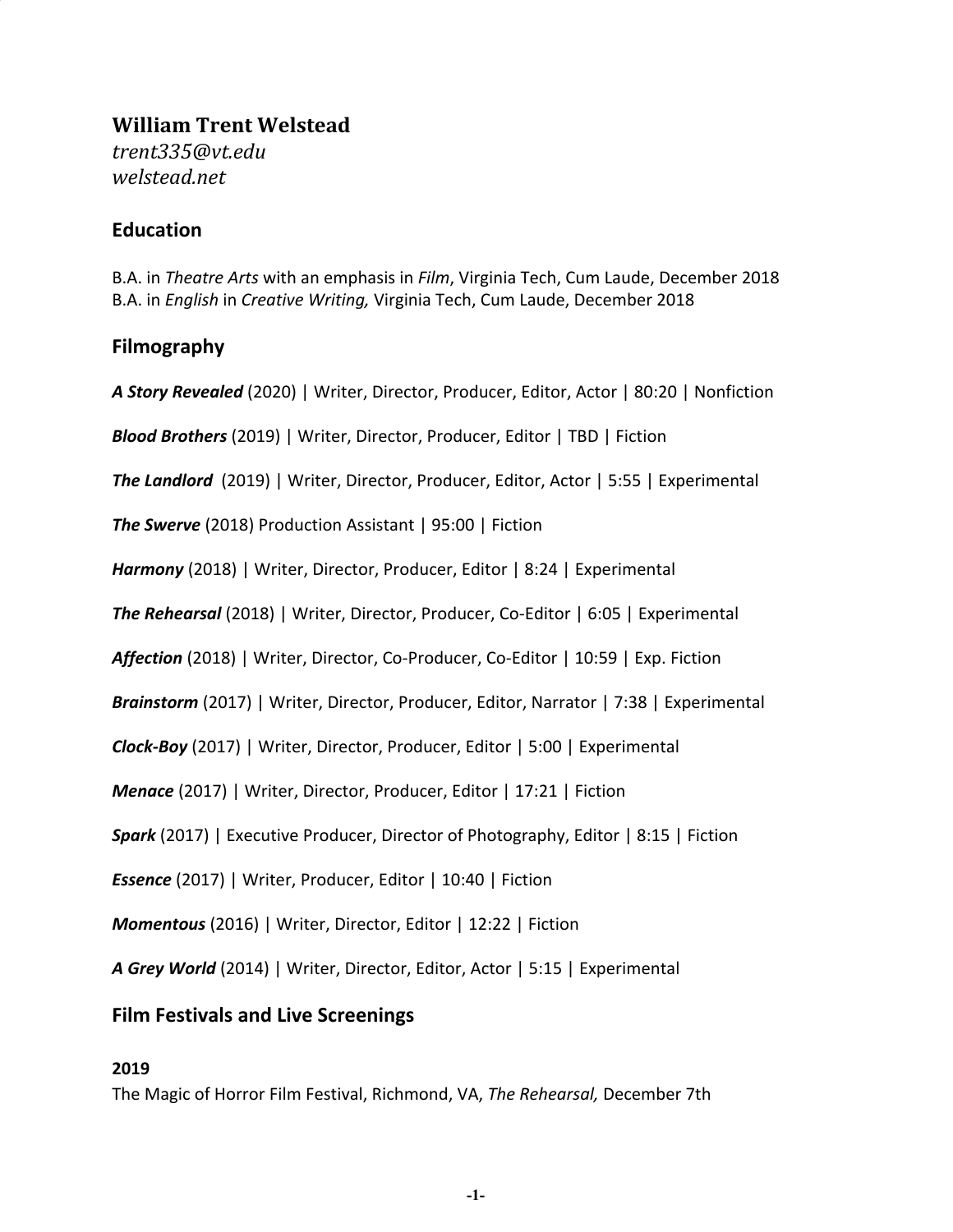Clifton Film Celebration, Clifton, VA, *Harmony,* November 9th The Geek Short Film Festival, Charlotte, NC, *The Rehearsal*, November 2nd The Gateway Film Festival, Forest Grove, OR, *The Rehearsal*, October 12th Panic at the Pocono Horror Showcase, East Stroudsburg, PA, *The Rehearsal*, October 5th Mountain Tales Film Festival at Fanaticon, Dothan, AL, *The Rehearsal*, October 4th The Progeny Short Film Festival, Blacksburg, VA, *The Rehearsal*, September 21st Skyline Indie Film Fest, Winchester, VA, *The Rehearsal*, September 14th Skyline Indie Film Fest, Winchester, VA, *Clock-Boy*, September 14th GenreBlast Film Festival, Winchester, VA, *The Rehearsal,* September 1st Scares That Care Charity Weekend Film Festival, Williamsburg, VA, *The Rehearsal*, August 3rd Richmond 48 Hour Film Project Premiere, Richmond, VA, *The Landlord*, July 21st ConCarolinas Short Film Festival, Charlotte, NC, *The Rehearsal*, June 1st Enigmatic Episode: Experimental Film Showcase, Blacksburg, VA, *Harmony*, May 6th Enigmatic Episode: Experimental Film Showcase, Blacksburg, VA, *The Rehearsal,* May 6th Rehoboth Beach Regional Showcase, Lewes, DE, *Clock-Boy*, May 4th The Flamingo Film Festival, Fort Lauderdale, FL, *The Rehearsal*, April 27th The West Virginia Mountaineer Short Film Festival, Morgantown, WV, *The Rehearsal*, April 26th San Bernardino Valley College International Student Film Festival, San Bernardino, CA, *Clock-Boy*, April 26th The Virginia Emerging Filmmaker Festival, Winchester, VA, *Clock-Boy*, April 13th Mountain Tales Film Festival, Enterprise, AL, *Clock-Boy,* April 12th Troy International Film Festival, Troy, AL, *The Rehearsal*, April 11th Troy International Film Festival, Troy, AL, *Clock-Boy*, April 11th FFMM: Montréal Mute Film Festival<sup>1</sup>, Québec, Canada, *Clock-Boy*, March 30th MystiCon Independent Film Festival, Roanoke, VA, *The Rehearsal*, February 23rd Open Window International Film Challenge [February], Kolkata, India, *Harmony*, February 17th Strapless Student Film Festival, Coventry, United Kingdom, *Clock-Boy*, February 7th The Midnight Film Festival, New York, NY, *The Rehearsal*, January 12th

### **2018**

Canada Shorts - Canadian & International Short Film Festival, Saint John, Canada, *Clock-Boy*, Official Selection

Virginia Tech School of Performing Arts Fall Showcase, Blacksburg, VA, *Harmony*, December 4th Stranger Days Independent Film Festival, Charlotte, NC, *The Rehearsal*, November 17th West Coast Horror Film Festival, Los Angeles, CA, *The Rehearsal*, October 26th The Spookfest Film Festival, San Antonio, TX, *The Rehearsal*, October 20th The Gateway Film Festival, Forest Grove, OR, *Clock-Boy*, October 13th

<sup>1</sup>Though *Clock-Boy* was officially selected for this festival on September 17th, 2018 for a screening on March 30th, 2019, the event was unexpectedly cancelled on January 23rd, 2019.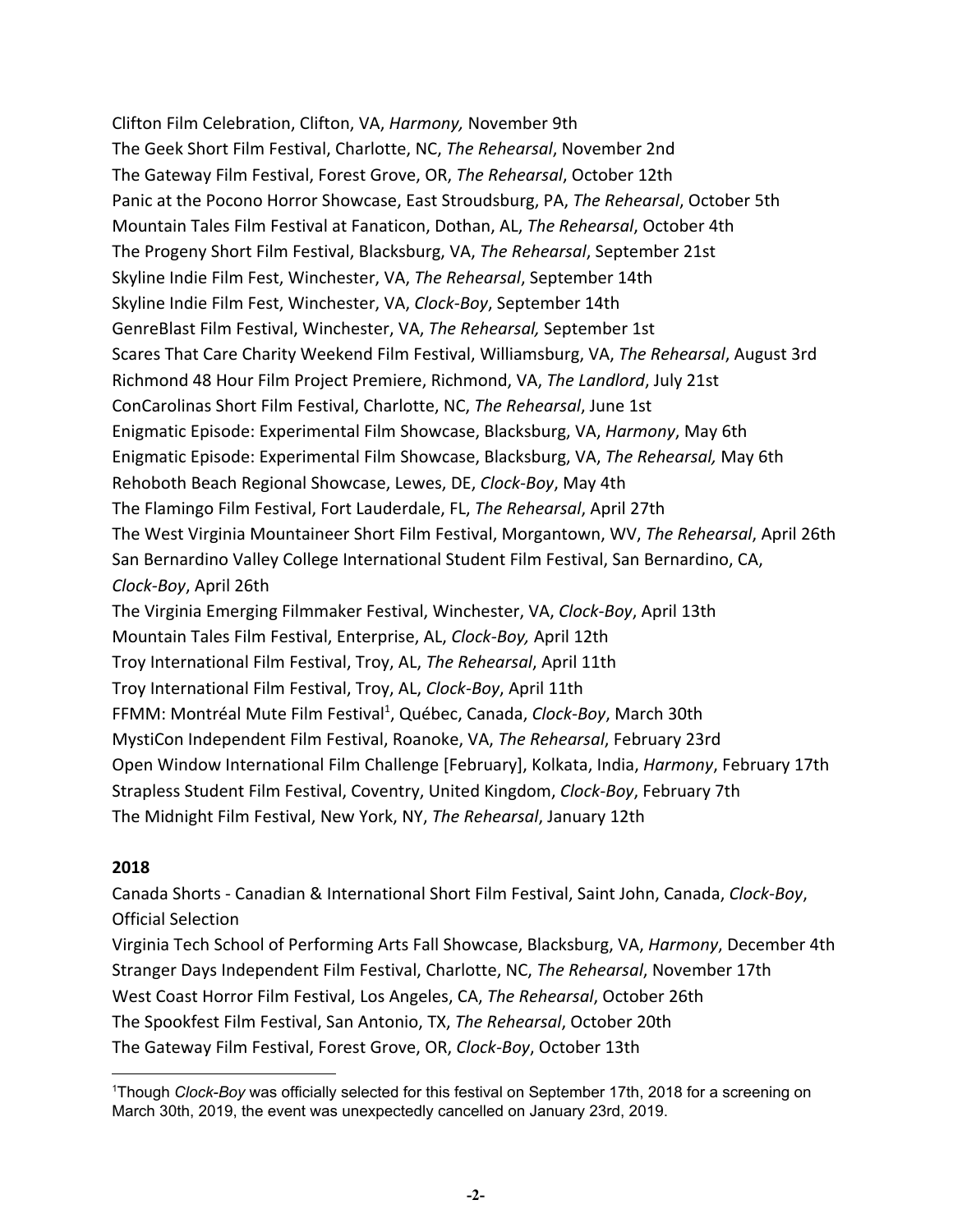F3: Frankly Film Fest, Piqua, OH, *The Rehearsal*, October 6th Twin Tiers International Film Festival, Norwich, NY, *The Rehearsal*, September 8th Motion for Pictures Screening Series, Cary, NC, *Clock-Boy*, September 5th The Queerbee LGBT Film Festival, London, United Kingdom, *Spark*, August ??? Seattle Transmedia & Independent Film Festival, Seattle, WA, *Clock-Boy*, July 28th Bright Ideas Film Festival, Antioch, CA, *Clock-Boy*, July 14th The Hollywood South Film Festival, Springfield, KY, *The Rehearsal*, July 7th Terminus Conference + Festival, Atlanta, GA, *Clock-Boy*, June 16th The UNO Film Festival, New Orleans, LA, *Clock-Boy*, May 11th The University of Southern Maine Husky Film Fest, Portland, ME, *Clock-Boy*, May 4th Virginia Tech School of Performing Arts Spring Showcase, Blacksburg, VA, *The Rehearsal*, May 1st The Flamingo Film Festival, Fort Lauderdale, FL, *Clock-Boy*, April 28th UPIKE Film & Media Arts Festival, Pikeville, KY, *Clock-Boy*, April 27th

The West Virginia Mountaineer Short Film Festival, Morgantown, WV, *Clock-Boy*, April 14th Out & Loud - Pune International Queer Film Festival, Pune, India, *Essence*, April 8th The Texas Independent Film Festival, College Station, TX, *Clock-Boy*, February 16th

# **2017**

Virginia Tech School of Performing Arts Fall Showcase, Blacksburg, VA, *Brainstorm*, December 11th

Virginia Tech School of Performing Arts Fall Showcase, Blacksburg, VA, *Clock-Boy*, December 11th

RVA Filmmakers Showcase, Richmond, VA, *Essence*, November 12th

The Chi-Town Multicultural Film Festival, Chicago, IL, *Essence*, November 3rd

CampusMovieFest at Virginia Tech Premiere, Blacksburg, VA, *Clock-Boy*, October 11th

Progeny Short Film Festival, Blacksburg, VA, *Spark*, September 16th

Progeny Short Film Festival, Blacksburg, VA, *Essence*, September 16th

Direct Short Online Film Festival [August], Online Event, *Essence*, Official Selection Direct Monthly Online Film Festival [August], Online Event, *Essence*, Official Selection Macoproject Online Shorts Festival [August], Online Event, *Essence*, Official Selection Virginia Tech School of Performing Arts Spring Showcase, Blacksburg, VA, *Spark*, May 1st Virginia Tech School of Performing Arts Spring Showcase, Blacksburg, VA, *Essence*, May 1st

# **2016**

Virginia Tech School of Performing Arts Fall Showcase, Blacksburg, VA, *Momentous*, December 5th

# **2014**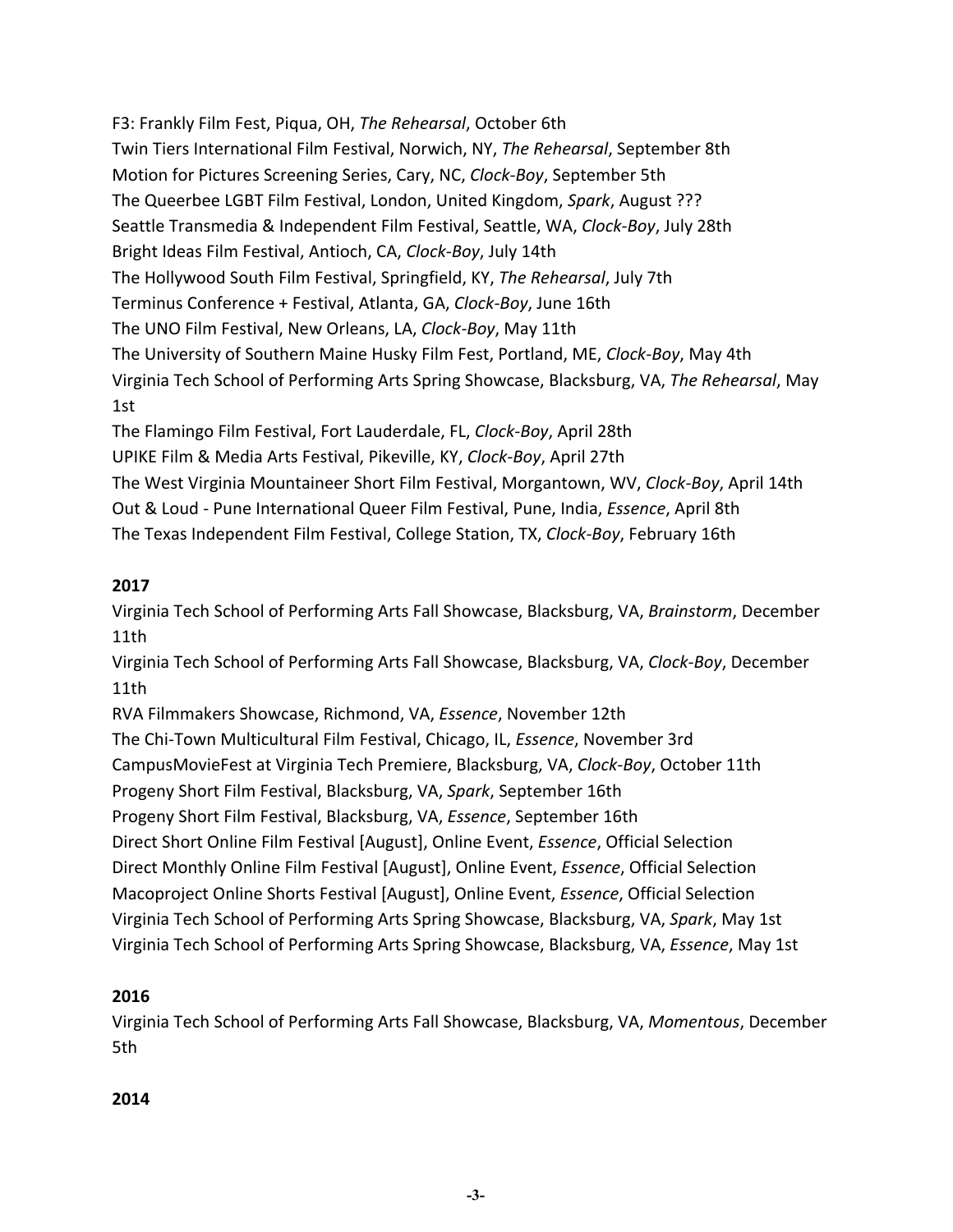The Honey Locust Short Film Night, Blacksburg, VA, *A Grey World*, October 15th CampusMovieFest at Virginia Tech Premiere, Blacksburg, VA, *A Grey World*, October 8th

# **Awards and Honors**

# **2019**

Honorable Mention, Experimental Forum, Los Angeles, CA, *Harmony* Best Actor (Jackson Tindall), ConCarolinas Short Film Festival, Charlotte, NC, *The Rehearsal* Best Editing, The Flamingo Film Festival, Fort Lauderdale, FL, *The Rehearsal* Best Undergraduate Short, Mountain Tales Film Festival, Enterprise, AL, *Clock-Boy* Fall 2018 Dean's List Academic Distinction, Virginia Tech, Student Recognition

## **2018**

Award of Merit, Canada Shorts - Canadian & International Short Film Festival, Saint John, Canada, *Clock-Boy* CMF 2017-2018 Top 25, CampusMovieFest, Online Recognition + Amazon Prime Distribution, *Clock-Boy* Honorable Mention, Experimental Forum, Los Angeles, CA, *Clock-Boy* Spring 2018 Dean's List Academic Distinction, Virginia Tech, Student Recognition Best Short Film, Virginia Tech Theatre & Cinema Student Awards, Peer Recognition, *Clock-Boy* Best Experimental Film, The University of Southern Maine Husky Film Fest, Portland, ME, *Clock-Boy* Prince-Dukore Award for Excellence in Cinema & Theatre Scholarship, Virginia Tech, Student Recognition CMF Mystery/Thriller Staff Pick, CampusMovieFest, Online Recognition, *Clock-Boy* Fall 2017 Dean's List Academic Distinction, Virginia Tech, Student Recognition

# **2017**

CMF Jury Award, CampusMovieFest at Virginia Tech, Blacksburg, VA, *Clock-Boy* Silver Tripod Award for Best Directing, CampusMovieFest at Virginia Tech, Blacksburg, VA, *Clock-Boy*

Silver Tripod Award for Best Sound, CampusMovieFest at Virginia Tech, Blacksburg, VA, *Clock-Boy*

Audience Award, Progeny Short Film Festival, Blacksburg, VA, *Spark* Spring 2017 Dean's List Academic Distinction, Virginia Tech, Student Recognition Best Short Film, Direct Short Online Film Festival [August], Online Event, *Essence* Best LGBT Film, Direct Short Online Film Festival [August], Online Event, *Essence* Best Student Film, Direct Monthly Online Film Festival [August], Online Event, *Essence* Best Drama, Macoproject Online Shorts Festival [August], Online Event, *Essence*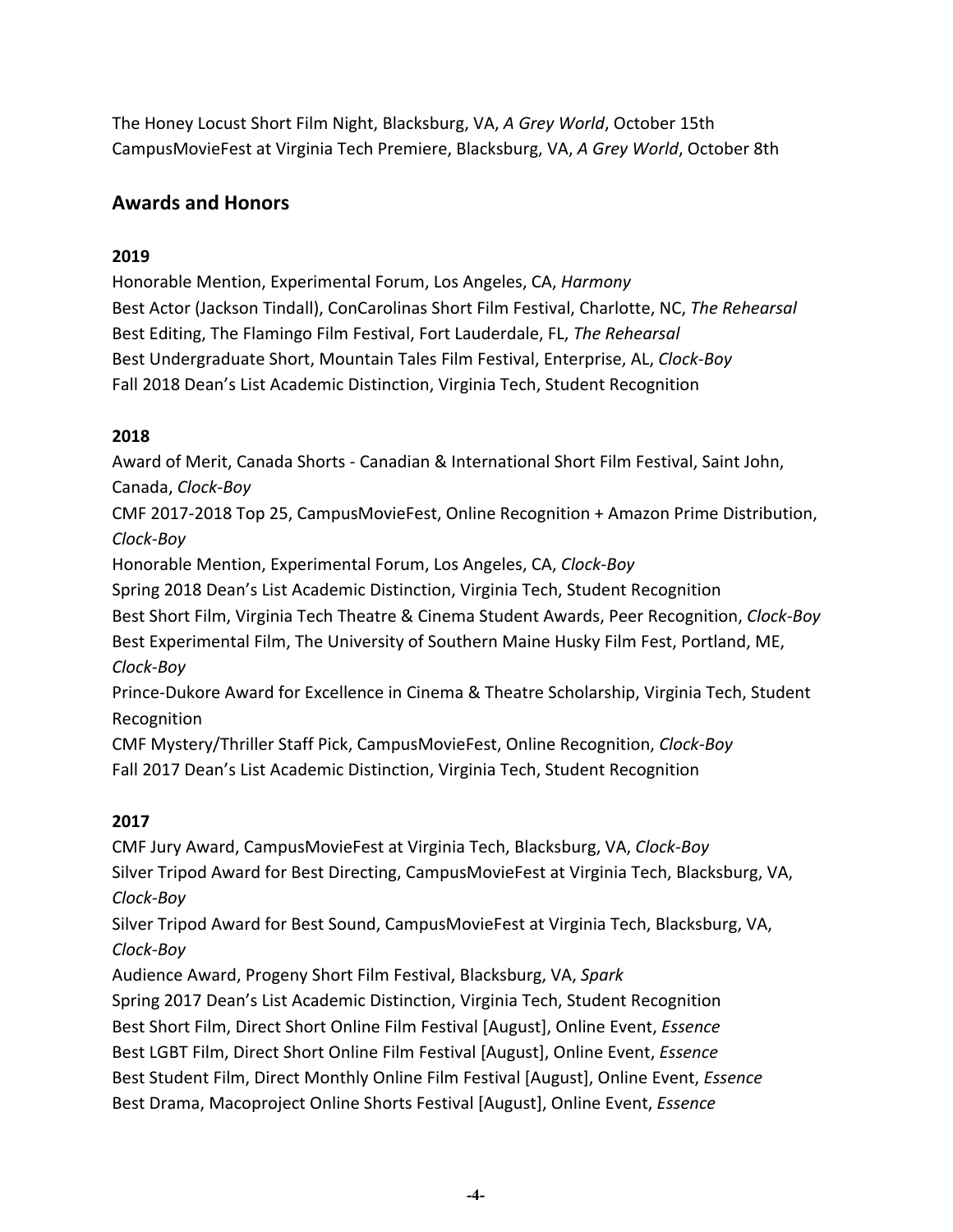Fall 2016 Dean's List Academic Distinction, Virginia Tech, Student Recognition

# **Finalists, Semi-Finalists, and Nominations**

# **2019**

Nominated, Best in Show, The Geek Short Film Festival, *The Rehearsal* Nominated, Best Actor (Jackson Tindall), GenreBlast Film Festival, *The Rehearsal* Nominated, Best Virginia Short Film, GenreBlast Film Festival, *The Rehearsal* Nominated, Best Art Direction, The Flamingo Film Festival, *The Rehearsal* Nominated, Best Sound Design, The Flamingo Film Festival, *The Rehearsal* Nominated, Undergraduate Prize in Creative Nonfiction, Virginia Tech, Faculty Nomination

# **2018**

Nominated, Best Student Film, Twin Tiers International Film Festival, *The Rehearsal* Nominated, Golden Tripod Award for Best Sound, Terminus Conference + Festival, *Clock-Boy* Nominated, Best Editing, The Flamingo Film Festival, *Clock-Boy* Nominated, Undergraduate Prize in Fiction, Virginia Tech, Faculty Nomination Finalist, Best Actor (Andrew Schurr), AltFF Alternative Film Festival [Spring], *Clock-Boy* Finalist, Best Score, Los Angeles CineFest [January], *Clock-Boy*

# **2017**

Campus Finalist, CampusMovieFest at Virginia Tech, *Clock-Boy* Online Finalist, Aab International Film Festival [August], *Essence* Semi-Finalist, Oniros Film Awards [August], *Essence*

# **2014**

Campus Finalist, CampusMovieFest at Virginia Tech, *A Grey World*

# **Panel Presentations**

### **2020**

Panel Member, *TBD*, Mysticon Independent Film Festival, February 29 Panel Member, *TBD*, Mysticon Independent Film Festival, February 28

# **2019**

Panel Member, *Parallel Story Structure in Film*, Mysticon Independent Film Festival, February 23 Panel Member, *The Ins and Outs of Editing,* Mysticon Independent Film Festival, February 22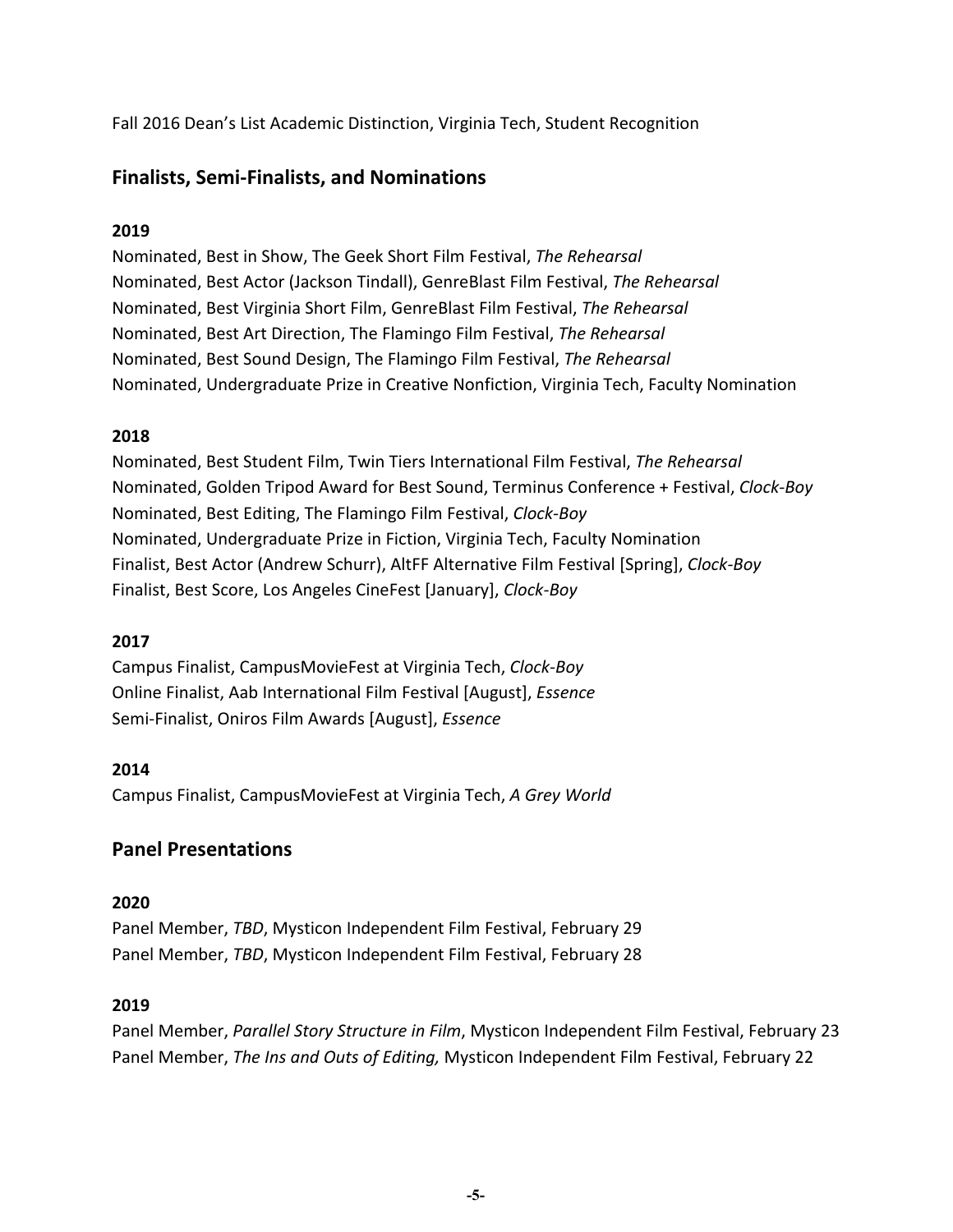# **Film Festival Experience**

## **2019**

Festival Screener, Orlando International Film Festival (October 2019 - March 2020) Festival Consultant, Progeny Short Film Festival (March 2019 - September 2019)

## **2018**

Festival Director, Progeny Short Film Festival (January 2018 - October 2018)

# **Publications**

### **2019**

*To the End*, Mangrove Literary Journal, University of Miami, April 2019

# **Theatre Work**

#### **2018**

Lillian Hellman's *The Children's Hour*: Director [Excerpt] Oscar Wilde's *The Importance of Being Earnest*: Costume Shop Construction Crew Alison Bechdel's *Fun Home*: Costume Shop Construction Crew

### **2017**

Ping Chong's *Nosferatu*: Set Build Crew Lisa Loomer's *Distracted*: Projections Designer, Set Build Crew Noah Haidle's *Mr. Marmalade*: Projections Operator

# **General Experience**

### **Moss Arts Center**, Blacksburg, VA (August, 2016 - Present)

Assistant Building Manager | Usher Leader | Box Office Leader | Gallery Attendant

- Serve as on-duty House Manager during public performances, responsible for emergency preparedness and response, conflict resolution and mitigation, supervision and training of ushers, house appearance and aesthetics, policy interpretation and enforcement, while exercising sound judgment and providing exceptional customer service.
- Serve as on-duty Facility Manager, responsible for complete facility safety and security, while also assisting with lobby setups, production needs, and event organization as needed.
- Serve as on-duty Box Office Manager, responsible for ticket purchases and refunds, payment security, and help-desk information, ensuring patron convenience and satisfaction.

# **2018 Progeny Short Film Festival**, Blacksburg, VA (January, 2018 - October, 2018)

Festival Director

● Plan and execute the annual community event, leading a team of students and volunteers.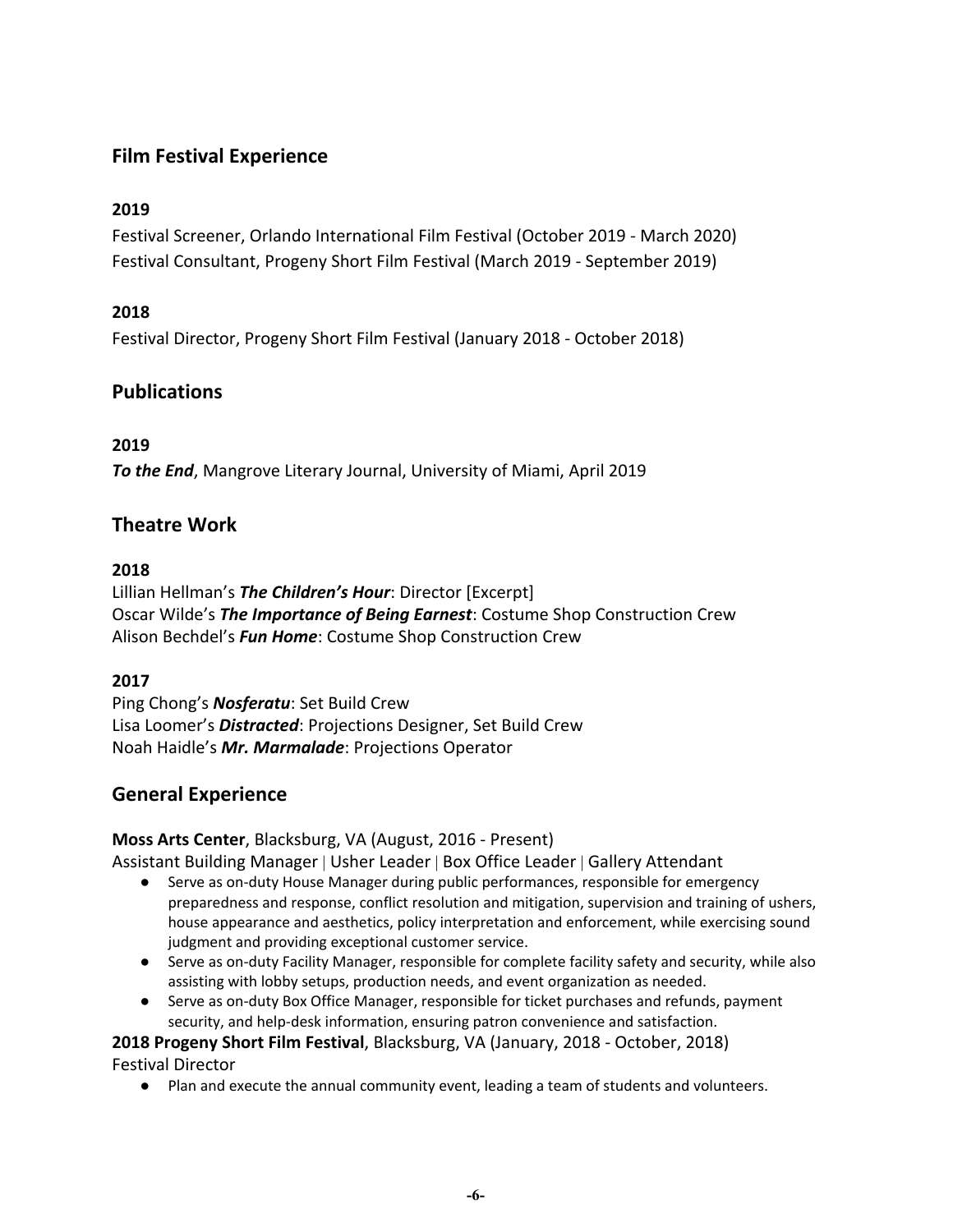- Coordinate with external services, such as photographers, judges, graphic designers, main venue and post-show reception management, catering, and marketing, with efficiency and authority.
- Facilitate all official communication via email, social media, phone and in-person meetings, with respect to both internal organization and public presentation.
- Develop, review, and revise budget allocations, promotional materials, and supply proposals, processing necessary payments, and monitoring the status of shipping and assembly.
- Lead screening, selection, and training of volunteer candidates to work the event.
- Assist with screening and preliminary selection of festival submissions.

#### **For Your Entertainment (FYE)**, Glen Allen, VA (June, 2014 - July, 2016)

Senior Assistant Manager | Junior Assistant Manager | Sales Associate

- Serve as on-duty Store Manager, supervising employee training, sales etiquette and performance, in addition to store project and task delegations, at times the sole contact for customer engagement on a typical shift.
- Responsible for facilitating last minute schedule changes, maintaining confidentiality of sensitive information.
- Attend district conference calls, assessing and suggesting relevant logistical improvements.
- Ensure proper maintenance and security of store deposits, products, and appliances.

**Virginia Tech School of Performing Arts**, Blacksburg, VA (August, 2018 - December, 2018) Theatre & Cinema Peer Mentor

- Advise Virginia Tech students with artistic pursuits, both in and out of scheduled class times.
- Exemplify standards of mutual respect for group-oriented, cross-disciplinary arts leadership.
- Assist in the planning and organization of weekly activities and assignments with instructor.

## **Relevant Undergraduate Course Work**

All courses completed at Virginia Tech. Parentheses indicate credit hours.

#### **Cinema Production (9)**

CINE 2064: Intro to Cinema Production (3) CINE 3214: Fiction Cinema Production (3) CINE 3184: Writing & Directing for Film (3)

#### **Cinema Studies (33)**

CINE 2054: Introduction to Cinema (3) CINE 3514: Cinema Genres: The Horror Film (3) CINE 3524: The Cinema Director: Kurosawa & Ford (3) CINE 3524: The Cinema Director: Chaplin & Hitchcock<sup>2</sup> (3) CINE 3534: Avant-Garde & Experimental Cinema $3$  (3) CINE 3544: African American Image in Film<sup>4</sup> (3) CINE 4084: Cinema History (3) CINE 4144: Cinema Topics: American Indians in Cinema (3) CINE 4144: Cinema Topics: Documenting the Sixties (3)

<sup>&</sup>lt;sup>2</sup> The first of three complete courses I took, the semester following my graduation, courtesy of the professor.

<sup>3</sup> Technically considered a *film studies* course, as opposed to production. However, this professor allows his students to work on a short film throughout the semester, in place of a final exam. I submitted *The Rehearsal* for this class.

<sup>4</sup> This was the second course I voluntarily attended, in its entirety, in Spring 2019.